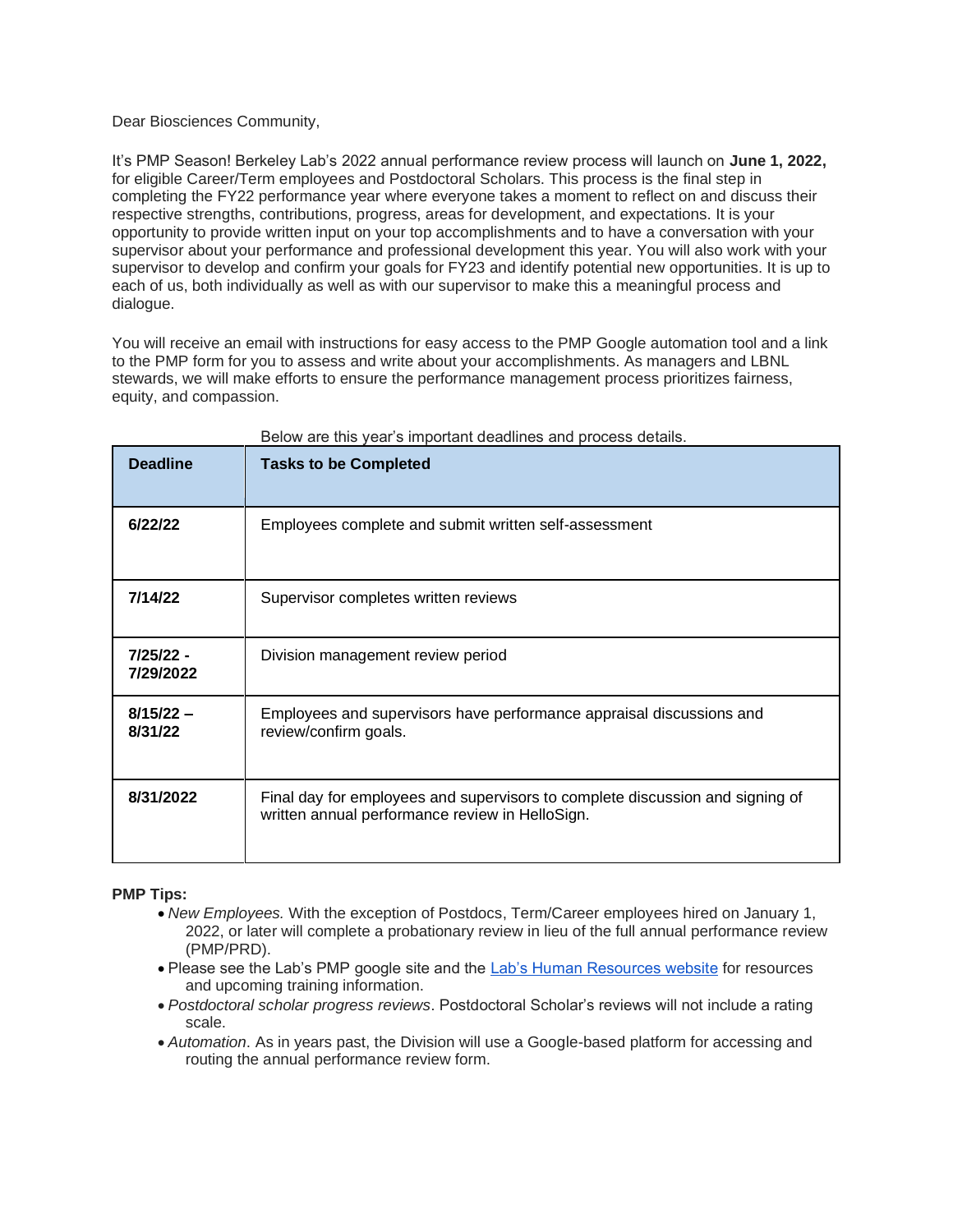- *Electronic Signature*. The electronic signature function, HelloSign, will be used to enter employee/postdoctoral scholar and supervisor signatures after the written review has been discussed.
- *IDEA Section.* The "Diversity & Inclusion" section is aligned with the Lab's Inclusion, Diversity, Equity, and Accountability (IDEA) campaign. It asks employees and supervisors to comment on an employee's contributions to the spirit of IDEA. Employees should reflect on the impact on the Lab and the growth they experienced working on IDEA activities or efforts. Please see [Sample IDEA Goals and Accomplishments](https://docs.google.com/document/d/1SBBW92QwjJYNDkImkCVviBAWUFTV9i-lIrF3lwOQq98/edit) for more information.
- *Supervisor's Performance Summary Section.* Supervisors should summarize the employee's performance over the last year. The objective is to give supervisors an opportunity to internalize the entirety of an employee's accomplishments before providing their analysis of the performance.
- *PMP Learning Module Opportunities.* The HR Division will be providing PMP Training. Please use this [link](https://sites.google.com/lbl.gov/performance-management/learning-modules) to review and register for any and all of the PMP learning modules.
- *VPN.* If you are submitting your PMP remotely, you will need to be connected to a Virtual Private Network (VPN). Once connected, visit [pmp.lbl.gov](http://pmp.lbl.gov/) and you should be able to work on and submit your review.

| <b>For Term/Career</b><br><b>Employees &amp;</b><br><b>Postdoctoral Scholars</b> | • Guidance sheet to support drafting of Self Assessment.<br>• Google Docs tip sheet to support completion of Self Assessment in<br>Google Doc tool.<br>• Tip Sheet for HelloSign electronic signature.<br>• Self-Assessment Workshop for Employees (see below)<br>• Performance Discussion Workshop for Employees (see below)                                                                                                                                                                                                                    |
|----------------------------------------------------------------------------------|--------------------------------------------------------------------------------------------------------------------------------------------------------------------------------------------------------------------------------------------------------------------------------------------------------------------------------------------------------------------------------------------------------------------------------------------------------------------------------------------------------------------------------------------------|
| <b>For Supervisors</b>                                                           | • Google Docs tip sheet for drafting of Annual Performance Review<br>form in Google Doc tool.<br>• Tip Sheet for HelloSign electronic signature.<br>. Tip Sheet for drafting annual performance goals.<br>• Examples of completed annual performance review forms for<br>different levels of employees and different ratings.<br>• For additional needs with drafting and delivering performance<br>reviews, contact your HR Division Partner.<br>• Performance Review Process & Writing, and Discussion Workshop<br>for Supervisors (see below) |
| <b>For One-up Reviewers</b>                                                      | • Tip sheet for reviewing and providing comments to an employee's<br>review form.                                                                                                                                                                                                                                                                                                                                                                                                                                                                |